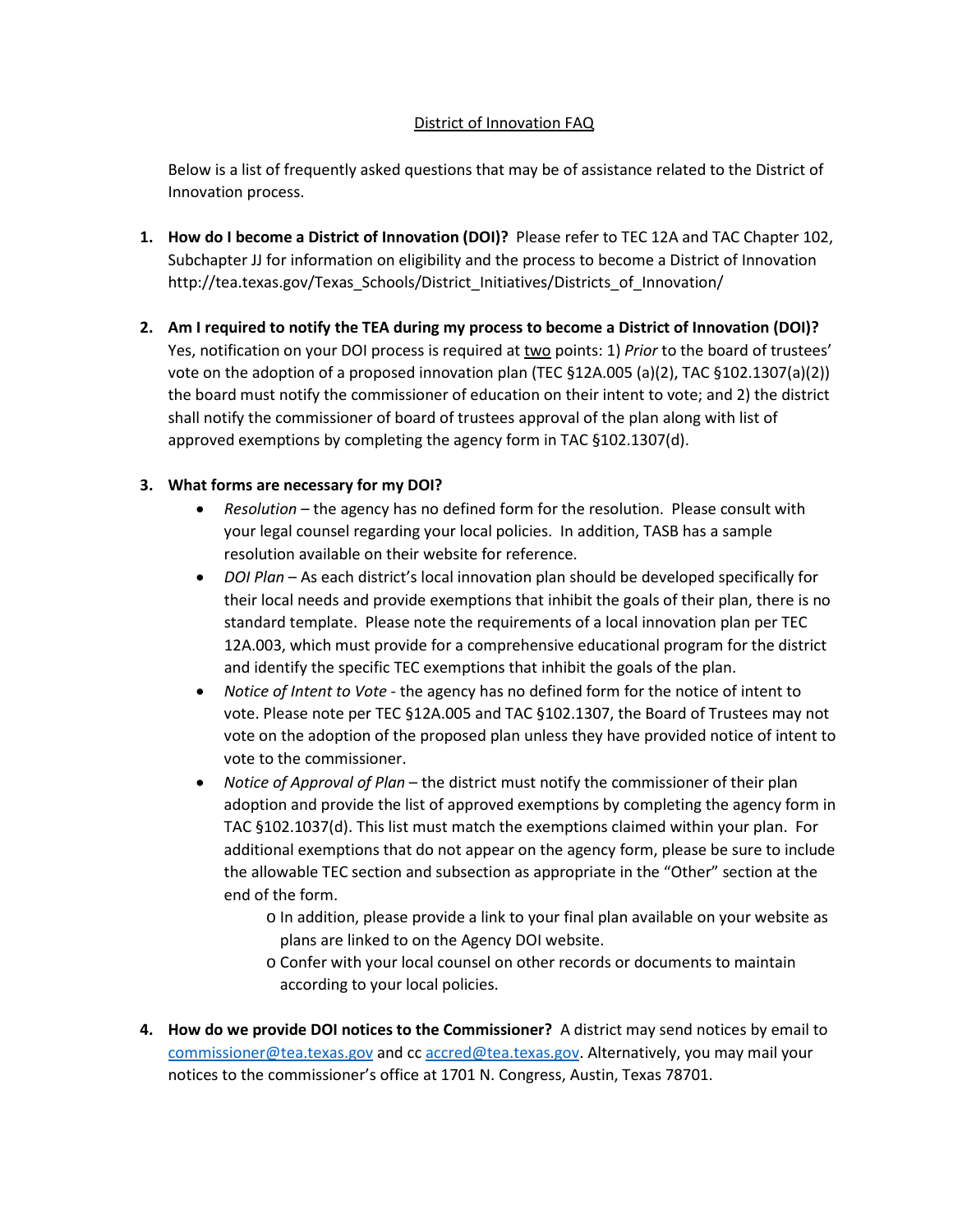- **5. Does the TEA approve my DOI plan?** No, the TEA does not have the authority to approve a district's innovation plan. However, the Agency retains the authority to engage in investigative, intervention and enforcement activities if the district is not in compliance with legal requirements for which an exemption cannot be claimed. We encourage all districts to consult with their legal counsel regarding the effect of any exemption claimed.
- **6. Am I required to post my DOI plan on the district website?** Yes, the district plan must be clearly posted on the district's website for the term of the designation as a district of innovation (TAC §102.1305(e)). This is in addition to the requirement that the final proposed version of the plan be available on the district's website for at least 30 days prior to the board of trustees vote on the adoption of the proposed plan (TEC  $\S 12A.005(a)(1)$ , TAC  $\S 102.1307(a)(1)$ ).
- **7. How long can I be designated as a DOI?** The term of a district's designation as a DOI is for the term specified in the plan as adopted by the Board of Trustees and may not exceed 5 years (TEC §12A.006, TAC §102.1311). For example, if a district 5 year term is implemented beginning with the 2016-2017 SY, the plan can be effective for the 2016-2017, 2017-2018, 2018-2019, 2019- 2020 and 2020-2021 school years. Note that a plan can be for less than 5 years.
- **8. Can a district exempt itself from the 75,600 minute requirement in TEC §25.081(a)?** Yes, however state funding is reduced in proportion to the number of minutes by which the district's calendar falls below 75,600 minutes. To receive full funding, a district must offer 75,600 minutes (including intermissions and recesses), less any minutes waived by the TEA in writing. (Student Attendance Accounting Handbook (SAAH) 3.8 for Charters).
- **9. Can a district exempt itself from Certification requirements for Bilingual, English as a Second Language (ESL) or Special Education?** No, Districts of Innovation must comply with the requirements to have a certified educator in a bilingual, English as a Second Language (ESL), or special education classroom just as charter schools must comply with those requirements (TAC §102.1309(a)(1)).
- **10. Do I need to develop local policies for my exemptions?** Depending on the exemptions accessed within a plan the district may have to update local policies. TEA encourages districts to work with their legal counsel prior to approving their innovation plan to determine what, if any, local policies need to be updated accordingly.
- **11. Are there any TEC sections that a district may not be exempt from?** Yes, please reference TAC §102.1309 for prohibited exemptions.
- **12. Can a district exempt itself from requirements in TEC §21.055 to notify the commissioner and issue a local school district teaching permit?** No, if the district elects to utilize an ISD teaching permit under this section of the statute, it must comply with the requirements associated with the exercise of that power (TAC §102.1309(b)(2)).